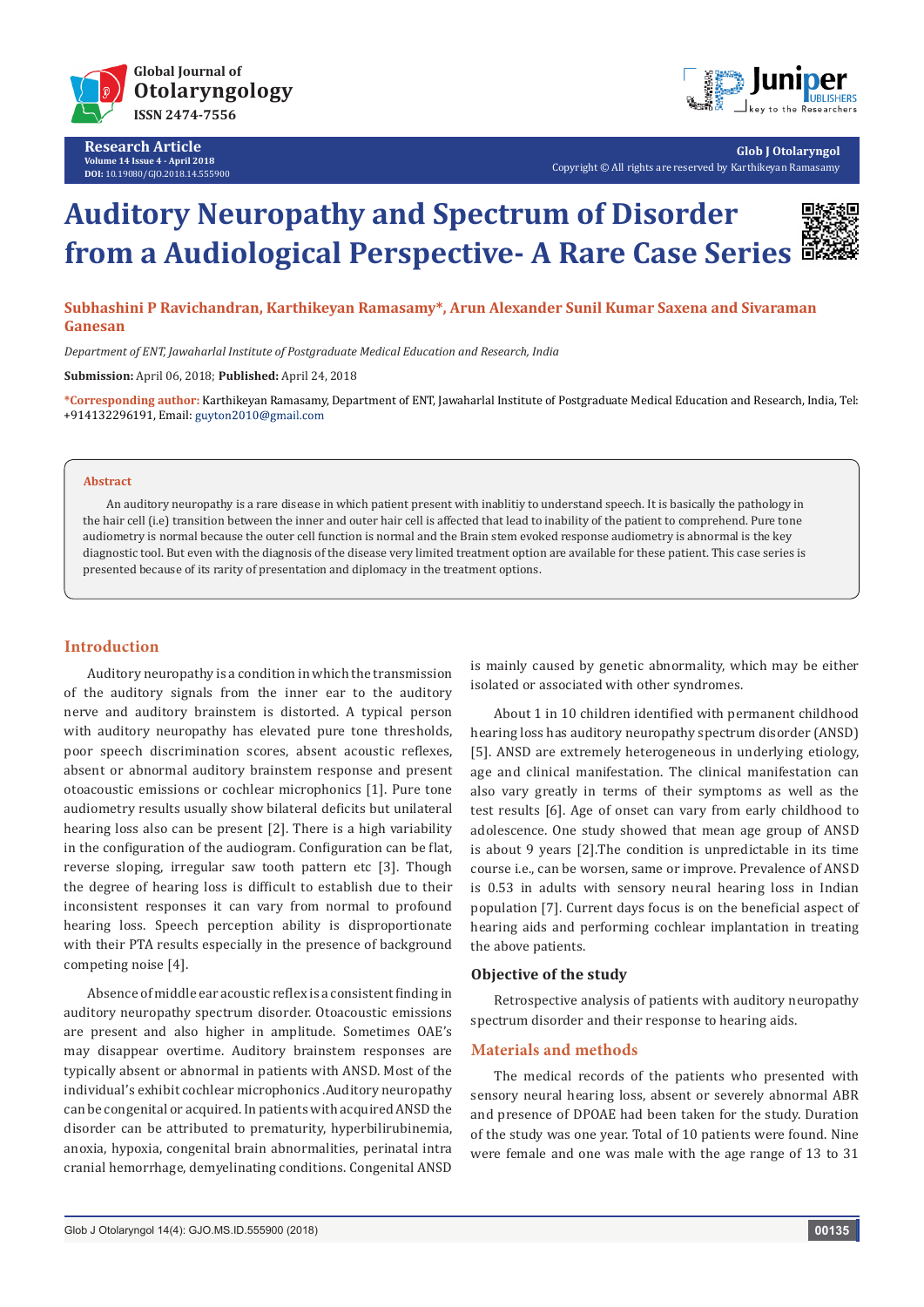years. (Table 1 & 2) shows the data of the patients. Pure tone audiometry was done for all the patients using GSI 61 audiometer. Pure tone thresholds for air conduction and bone conduction were obtained for the frequencies from 250 Hz to 8000Hz and 250 Hz to 4000Hz respectively. Pure tone average was calculated for the frequencies 500, 1000 & 2000Hz. Tympanometry was carried out at 226 Hz probe tone frequency by using Madsen zodiac 901. Ipsilateral and contralateral acoustic reflex were measured for frequencies 500, 1000, 2000 Hz respectively. DPOAE was carried out by using GSI Audera. A ratio of 1.2 between f1 and f2 was used to elicit DPOAE. The intensity levels were 65 dB SPL for L1 and 55 dB SPL for L2. The amplitude and signal to noise ratio for the frequencies 500 Hz to 8000Hz were obtained. A signal to noise ratio of 6 dB or above was considered as a criteria for present OAE. Auditory Brainstem Response was recorded in single electrode configuration by using GSI Audera. Click stimuli presented monaurally at rates of 21.1 per second at an intensity of 90dBnHL. Recording consisted of one run of rarefaction, one run of condensation. Control run was done in patients with suspecting cochlear microphonics.

| Table 1: Demographic details and results of pure tone audiometry. |  |  |
|-------------------------------------------------------------------|--|--|
|-------------------------------------------------------------------|--|--|

| <b>Patient</b><br><b>Number</b> | Age | Gender | <b>Configuration of</b><br><b>PTA</b> | Degree of HL |                   |
|---------------------------------|-----|--------|---------------------------------------|--------------|-------------------|
|                                 |     |        |                                       | Right        | Left              |
| $\mathbf{1}$                    | 13  | Female | Saw toothed                           | Mild         | Mild              |
| 2                               | 15  | Female | Saw toothed                           | Moderate     | Profound          |
| 3                               | 15  | Male   | High sloping                          | Moderate     | Mild              |
| $\overline{4}$                  | 17  | Female | Saw toothed                           | Mild         | Moderately severe |
| 5                               | 17  | Female | High sloping                          | Moderate     | Moderate          |
| 6                               | 27  | Female | Saw toothed                           | Minimal      | Minimal           |
| 7                               | 21  | Female | Flat                                  | Mild         | Mild              |
| 8                               | 17  | Female | Saw toothed                           | Moderate     | Moderate          |
| 9                               | 27  | Female | Saw toothed                           | Mild         | Mild              |
| 10                              | 31  | Female |                                       | ٠            |                   |

**Table 2:** Audiometric test battery of the subjects.

| Case<br>$\mathbf{n}$ |                  | <b>Pure Tone</b><br><b>Audiometry</b> |   | Impedance |         | <b>Otoacoustic</b><br>emissions |         | Cochlear<br><b>Microphonics</b> |        | <b>Auditory</b><br><b>brainstem</b><br>reflexes |        | <b>Acoustic reflexes</b> |  |
|----------------------|------------------|---------------------------------------|---|-----------|---------|---------------------------------|---------|---------------------------------|--------|-------------------------------------------------|--------|--------------------------|--|
| 1                    | 38.5             | 35                                    | A | A         | Present | Absent                          | Absent  | Absent                          | Absent | Absent                                          | Absent | Absent                   |  |
| 2                    | 55               | 90                                    | A | A         | Present | Absent                          | Absent  | Absent                          | Absent | Absent                                          | Absent | Absent                   |  |
| 3                    | 53.3             | 30                                    | A | A         | Present | Present                         | Present | Present                         | Absent | Absent                                          | Absent | Absent                   |  |
| 4                    | 35               | 65                                    | A | A         | Present | Present                         | Absent  | Absent                          | Absent | Absent                                          | Absent | Absent                   |  |
| 5                    | 45               | 45                                    | A | A         | Present | Present                         | Absent  | Absent                          | Absent | Absent                                          | Absent | Absent                   |  |
| 6                    | 18.3             | 25                                    | A | A         | Present | Present                         | Absent  | Absent                          | Absent | Absent                                          | Absent | Absent                   |  |
| 7                    | 33.3             | 30                                    | A | A         | Present | Present                         | Absent  | Absent                          | Absent | Absent                                          | Absent | Absent                   |  |
| 8                    | 58.3             | 51.6                                  | A | A         | Present | Present                         | Absent  | Absent                          | Absent | Absent                                          | Absent | Absent                   |  |
| 9                    | 20               | 23                                    | A | A         | Present | Present                         | Absent  | Absent                          | Absent | Absent                                          | Absent | Absent                   |  |
| 10                   | Inconsis<br>tent | Inconsis<br>tent                      | A | A         | Present | Present                         | Absent  | Absent                          | Absent | Absent                                          | Absent | Absent                   |  |

## **Discussion**

Hearing loss was bilateral in all the ten patients. The degree of hearing loss ranged from mild to profound. Six patients were having bilateral symmetrical hearing loss and in the remaining hearing loss were asymmetrical. In the present study, six patients had saw toothed audiometric configuration, two were high sloping, one was flat and the remaining one with inconsistent responses. All the patients had 'A' type tympanogram with absent acoustic reflexes bilaterally. This finding is consistent with

the literature. Distortion product otoacoustic emissions were present in all the patients except for the left ear of the patient 2. This shows the involvement of outer hair cell. The degree of hearing loss was profound for the subject.

The results of DPOAE show that it can be used as a reliable tool for the assessment of ANSD. While in our study only one subject we could observe cochlear microphonics. But this finding is contradicting to the literature. This can be due to the procedural variations. Cochlear microphonics can diminish